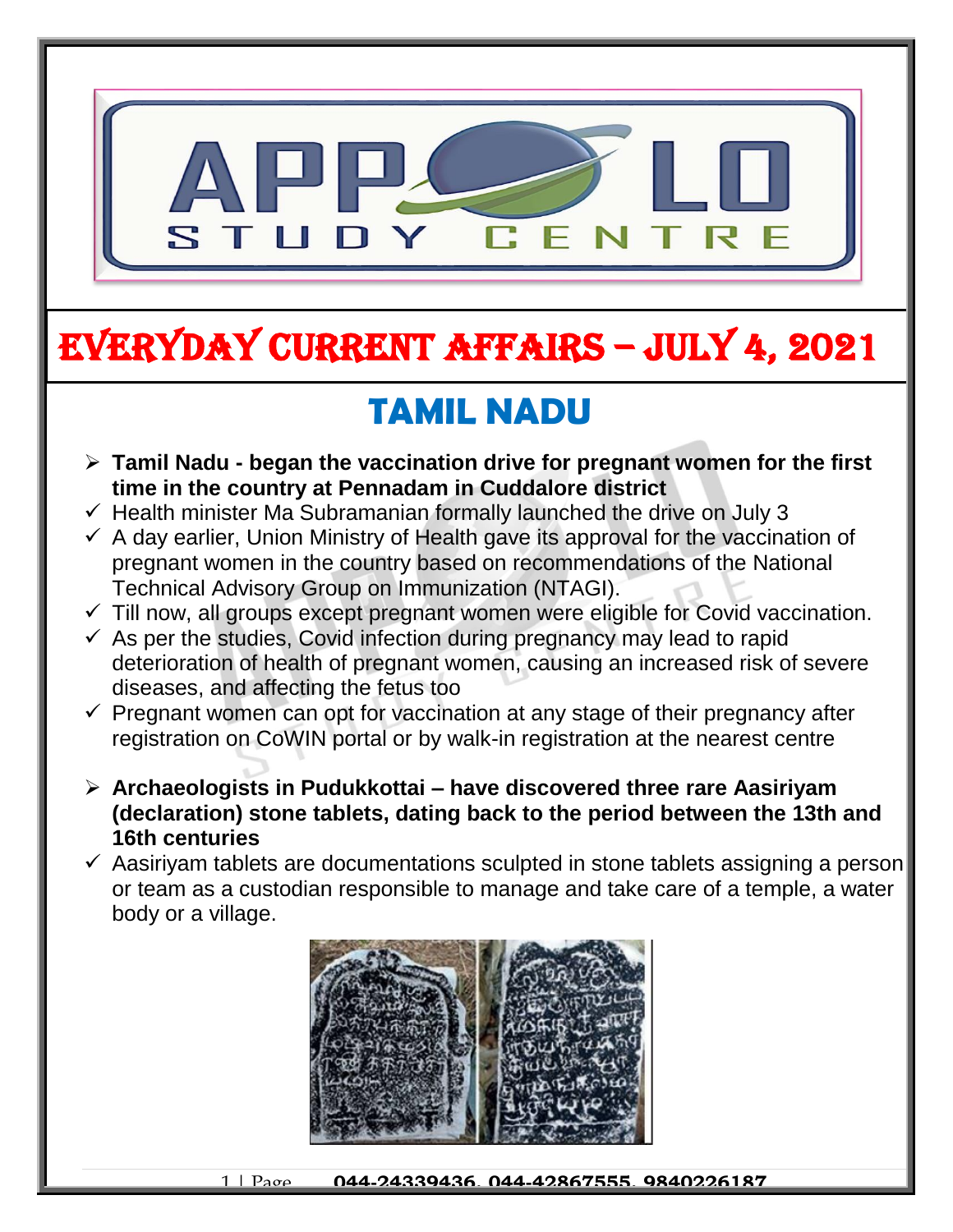- $\checkmark$  The three stone tablets were located within a radius of 25km in Thirumayam town.
- $\checkmark$  They were found in fragments and were written in readable Tamil script.
- $\checkmark$  The tablet mentioned about Agamara Manickanar, who was appointed as custodian of the Thevarmalai Sivan temple whose chief deity is identified as Nayagar Nambigal.
- $\checkmark$  During the years between the 13th and 16th centuries, the present day Pudukottai district was ruled by a number of small chieftains.
- $\checkmark$  They appointed reliable and able persons as Aasiriyam (custodian or protector) of the properties.
- $\checkmark$  In Panaiyur Kulamangalam, the 14<sup>th</sup> century tablet found identifies one Bahuya Nayakkar as the Aasiriyam of the village.
- $\checkmark$  Similarly, in Sevvalur village near Ponnamaravathi, a team named A Virutharaiyargal, probably a group of men, were appointed as custodians of the village.
- **The labour department – has registered around 5 lakh migrant workers from other states in its 'online' portal, till now.**
- $\checkmark$  The exercise has been undertaken to create a complete database of the guest workers from other states by the end of October this year.
- $\checkmark$  The department launched the portal in April 2020 to create a real-time database of the guest workforce in the state.
- $\checkmark$  As of now, the department may have registered around 15% of the total workforce in the state
- $\checkmark$  The state is expected to have around 30 to 35 lakh guest workers employed in various sectors.
- $\checkmark$  A majority of them hailed from Madhya Pradesh, Uttar Pradesh, Bihar, West Bengal, Chhattisgarh, Odisha and Jharkhand.
- $\checkmark$  They mostly work in textiles and garments, brick kiln, and construction and manufacturing sectors.
- $\checkmark$  The Supreme Court, on June 19, issued an order to the Union and state governments to register the guest workers by the end of December this year
- $\checkmark$  The task has to be expedited to facilitate the workers getting benefitted from various welfare schemes.
- $\checkmark$  The exercise, however, would be a continuous process as the majority of guest workers would keep moving with change in jobs.

#### **STATES**

- **BJP's State Vice President Pushkar Singh Dhami – to be the new Uttarakhand Chief Minister**
- $\checkmark$  The BJP named the 45-year-old as the 11th chief minister of Uttarakhand, replacing Tirath Singh Rawat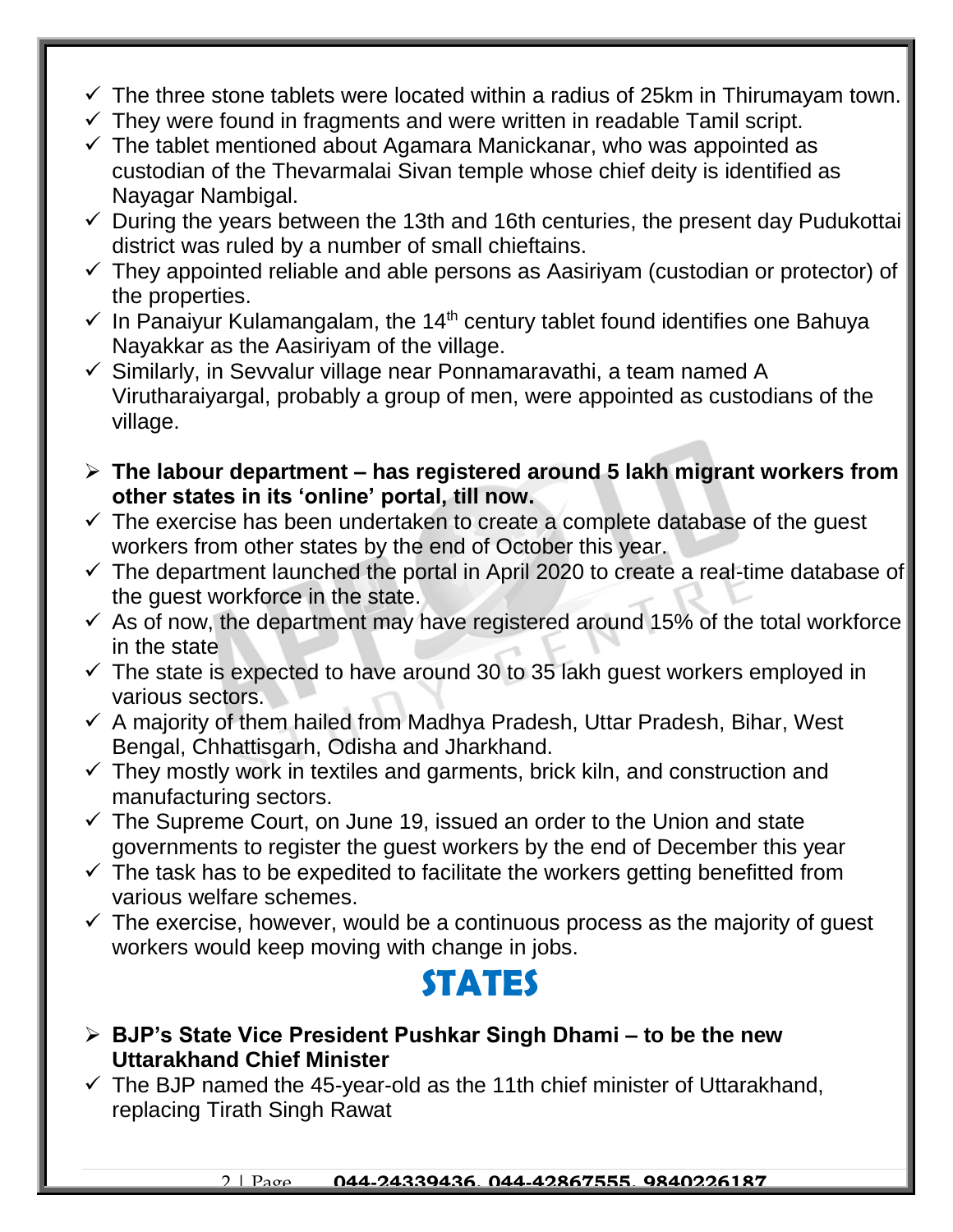- $\checkmark$  Dhami will be the youngest to become Chief Minister in the 21-year-old history of the Himalayan state.
- $\checkmark$  Before Dhami, Union Minister Ramesh Pokhriyal Nishank was the youngest Chief Minister of the State at the age of 49 years.



- $\checkmark$  Two-time MLA from Khatima in Udham Singh Nagar, Dhami's name was proposed in the BJP legislature party meeting by outgoing CM Tirath Rawat.
- $\checkmark$  The oath-taking ceremony of the new CM is likely to take place on July 7
- $\checkmark$  Dhami will be the third CM of the hill state in the last four months
- $\checkmark$  His predecessor Tirath Singh Rawat became CM in March this year after Trivendra Singh Rawat's exit due to dissent in the party
- $\checkmark$  The state has less than a year to go before the next assembly elections.
- $\checkmark$  Dhami had earlier served as Officer on Special Duty during the tenure of Bhagat Singh Koshyari, the present governor of Maharashtra and former Chief Minister of Uttarakhand for a brief period.
- $\checkmark$  Dhami had a long assocition with BJP's youth wing in Uttarakhand since 1990.
- $\checkmark$  He was a member of Akhil Bharatiya Vidyarthi Parishad (ABVP), the student wing of Rashtriya Swayamsevak Sangh (RSS), till 1999.
- $\checkmark$  Dhami then became the chief of Uttarakhand unit of Bharatiya Janata Yuva Morcha and stayed on the post till 2008.
- $\checkmark$  Dhami is a qualified lawyer, and holds a LLB degree from Lucknow University

### **NATIONAL**

- **On July 3, Hyderabad-based Pharma major Bharat Biotech - published the results of the Phase-3 trial of indigenously developed 'Covaxin'**
- $\checkmark$  The trials involved 25,800 volunteers aged between 18 and 98 years spanning 25 hospitals across the country.
- $\checkmark$  The anti-Covid vaccine has indicated an overall efficacy of 77.8% against symptomatic Covid-19 and 65.2% efficiency against the Delta (B.1.617.2) variant that was first detected in India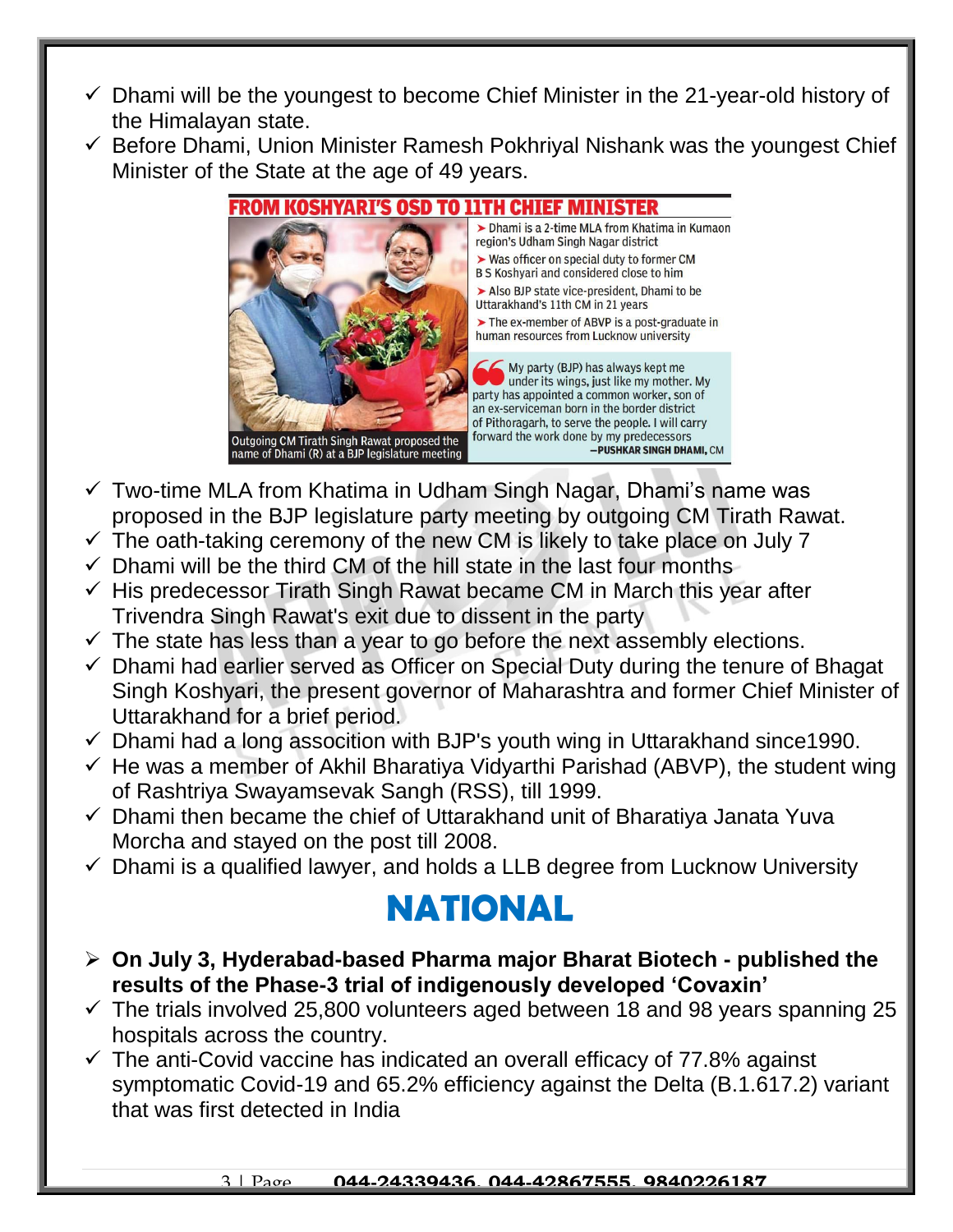- $\checkmark$  This is higher than the overall 70.4% efficacy reported from the Phase-3 trial results of the AstraZeneca (Covishield) vaccine published in January 2021
- $\checkmark$  Also, Covaxin is found to be 93.4% effective against severe symptomatic Covid-19 infection and offers 63.6% protection to asymptomatic patients
- $\checkmark$  The vaccine also showed a higher efficacy of 79.4% in those aged below 60 years as compared with 67.8% in those aged 60 years and above.
- $\checkmark$  Further, Covaxin was well-tolerated with no cases of anaphylaxis or vaccinerelated deaths being reported
- $\checkmark$  Bharat Biotech also said that Covaxin was the first to report promising efficacy against asymptomatic infections based on qPCR testing, which will help in reducing disease transmission.
- $\checkmark$  Bharat Biotech began recruiting volunteers in November 2020 and completed the exercise in January this year.
- $\checkmark$  The company has also applied to the World Health Organisation to obtain an Emergency Use Licence that would aid in getting the vaccine approved in more countries
- $\checkmark$  Covaxin has now received emergency use authorisation in 16 countries, including Brazil, India, Philippines, Iran, Mexico, and is in process in 50 countries worldwide.
- $\checkmark$  The Vaccine has been developed in association with ICMR-NIV, which had cultured the virus strain that was used to design the vaccine
- **The ministry of women and child development - has released the draft of the Trafficking in Persons (Prevention, Care and Rehabilitation) Bill, 2021 in the public domain, asking for feedback till July 14.**
- $\checkmark$  The bill once finalised will need the Cabinet approval and assent of both Houses of Parliament to become a law.
- $\checkmark$  The new bill aims to tighten the punishment on traffickers and ensures a rehabilitation framework for survivors
- $\checkmark$  As per the new bill, any person committing an offence of "trafficking in persons" shall be punished with imprisonment not less than seven years but which may extend to ten years and shall also be liable to a fine of at least one lakh rupees.
- $\checkmark$  The bill also lists more severe punishments and penalties for offences classified as "aggravated forms of trafficking", involving grievous injury and attack.
- $\checkmark$  Further, the bill proposes that the National Investigation Agency shall act as the national investigating and coordinating agency responsible for prevention and combating of trafficking in persons.
- $\checkmark$  Once the law is enacted, the Centre will notify and establish a National Anti-Human Trafficking Committee, for ensuring overall effective implementation of the provisions of this law.
- $\checkmark$  This committee will have representation from various ministries with the home secretary as the chairperson and secretary of the women and child development ministry as co-chair.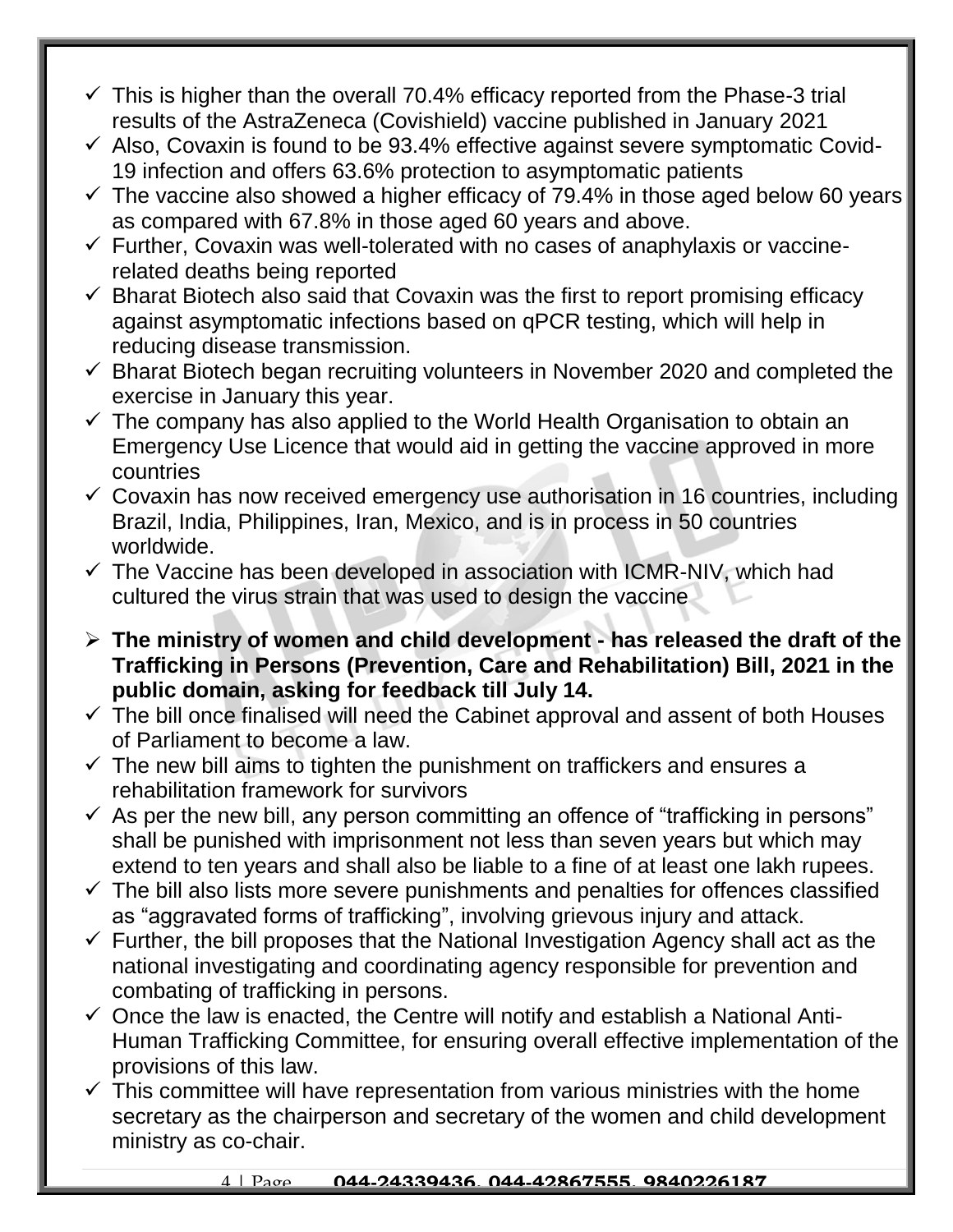$\checkmark$  State and district level anti-human trafficking committees will also be constituted to execute the law.

#### **SPORTS**

 **Indian tennis player Divij Sharan and his British wife Samantha Murray – have become the first married couple to play the Wimbledon mixed doubles in the last 52 years**



- $\checkmark$  In 1968, 13 married couples featured in the field, while in 1974 Jimmy Connors and Chris Evert competed together when they were engaged
- $\checkmark$  More recently, Austrian Jurgen Melzer and Czech Iveta Benesova, who won the title in 2011, married 12 months later.
- $\checkmark$  For Murray Sharan, it was the first ever victory at a Grand Slam tournament, while Sharan has gone till the quarter-finals in the 2018 men's doubles at Wimbledon.
- $\checkmark$  The Indo-British pair won their first round mixed doubles match at Wimbledon on July 2, defeating Uruguayan Ariel Behar and Kazakh Galina Voskoboeva
- $\checkmark$  The duo had decided to compete in Wimbledon in 2014 for the first time.
- **The International Boxing Association (AIBA) - has decided to add three weight categories for men and two for women in its competitions from August this year.**
- $\checkmark$  From the current 10 categories of weight, the men's weight categories have gone up to 13 with the minimum weight reduced to 48kg.
- $\checkmark$  The featherweight (57kg) has been added along with the light middleweight (71kg) and cruiserweight (86kg).
- $\checkmark$  The women's divisions have gone up from 10 to 12 with the addition of light flyweight (50kg) and light middleweight (70kg).
- $\checkmark$  The weight categories for the Elite and Youth men boxers are Minimum weight (48kg), Flyweight (51kg), Bantamweight (54kg), Featherweight (57kg), Lightweight (60kg), Light Welterweight (63.5kg), Welterweight (67kg), Light Middleweight (71kg), Middleweight (75kg), Light Heavyweight (80kg), Cruiserweight (86kg), Heavyweight (92kg), Super Heavyweight (92kg);